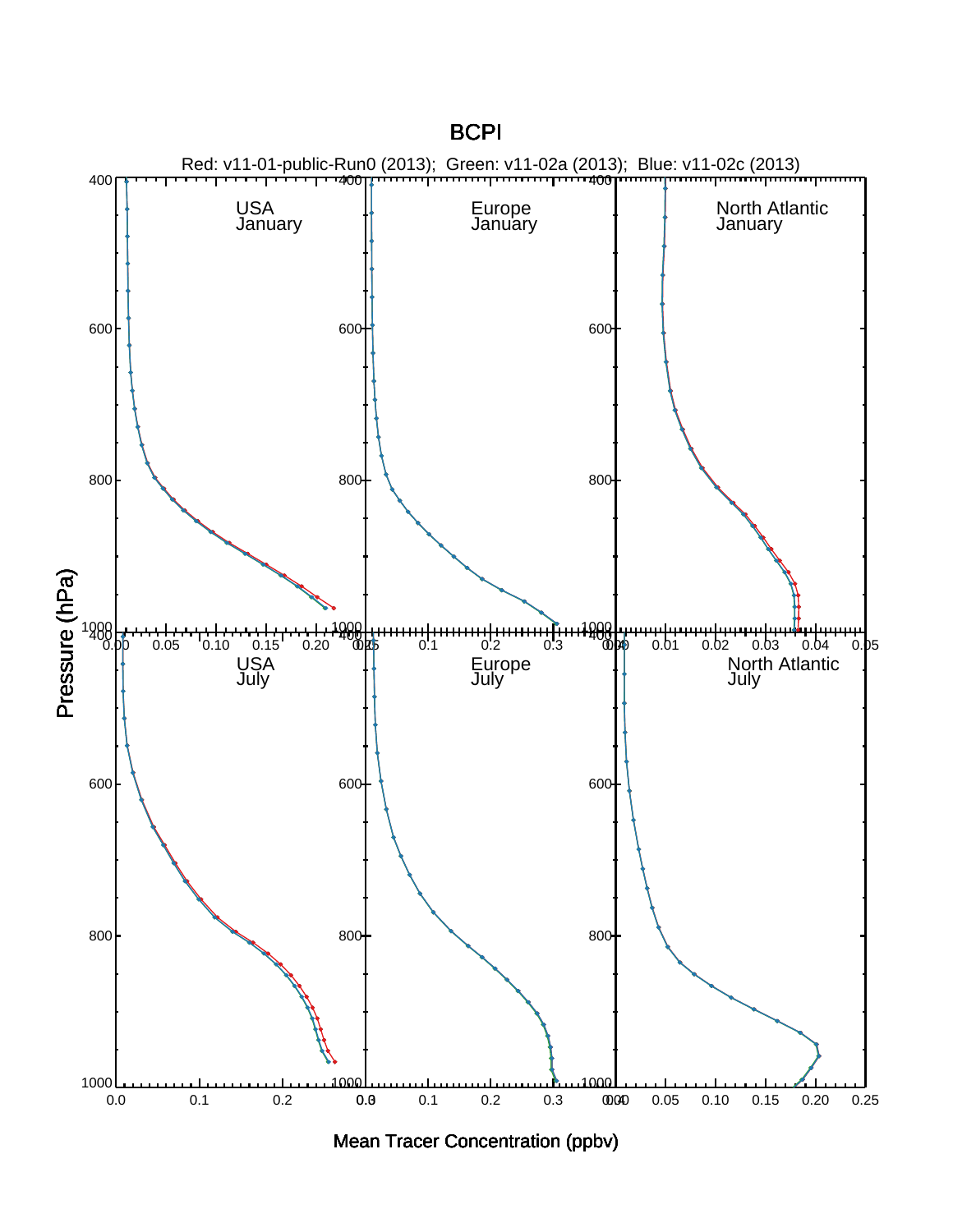



SO4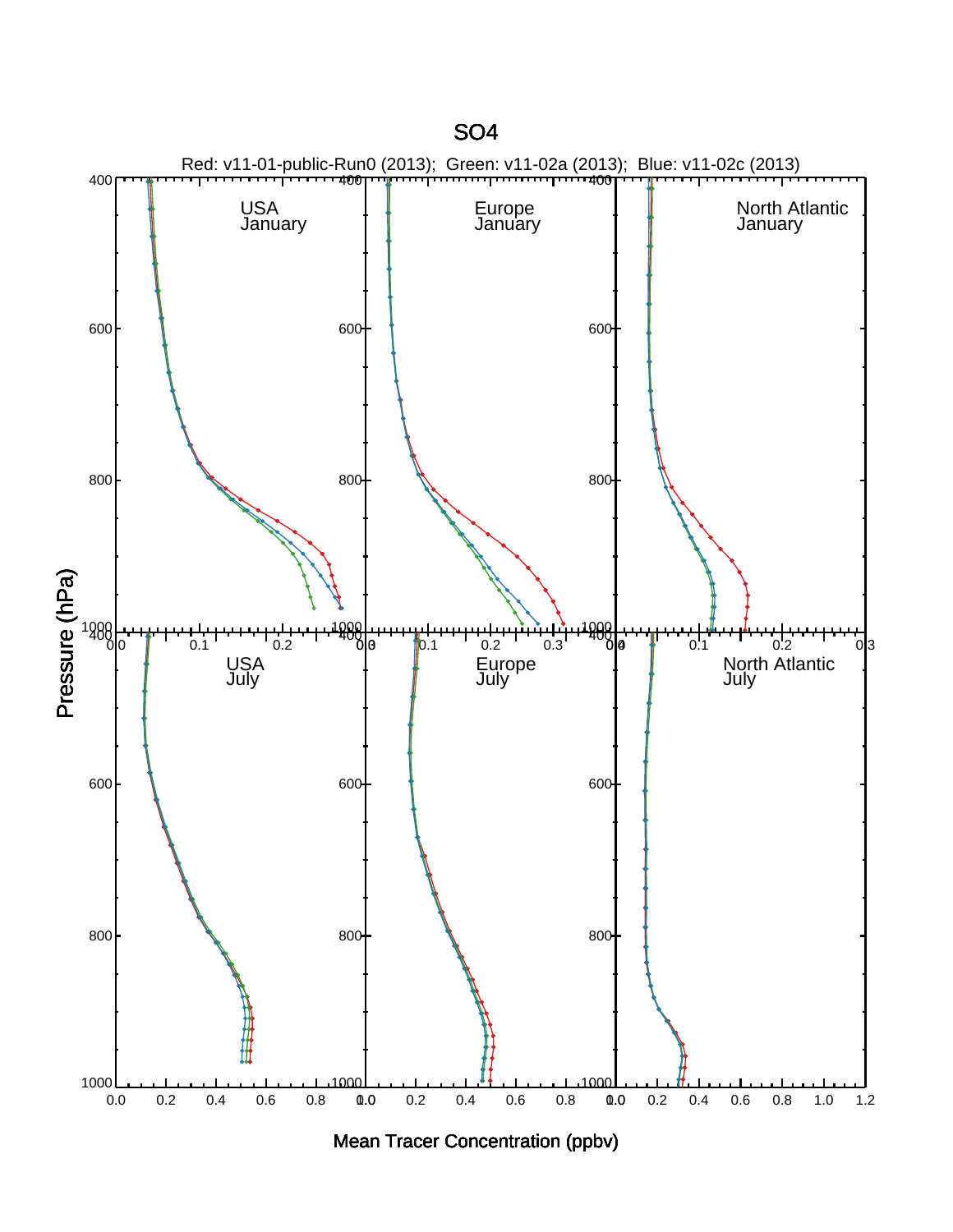

## Mean Tracer Concentration (ppbv)

DST1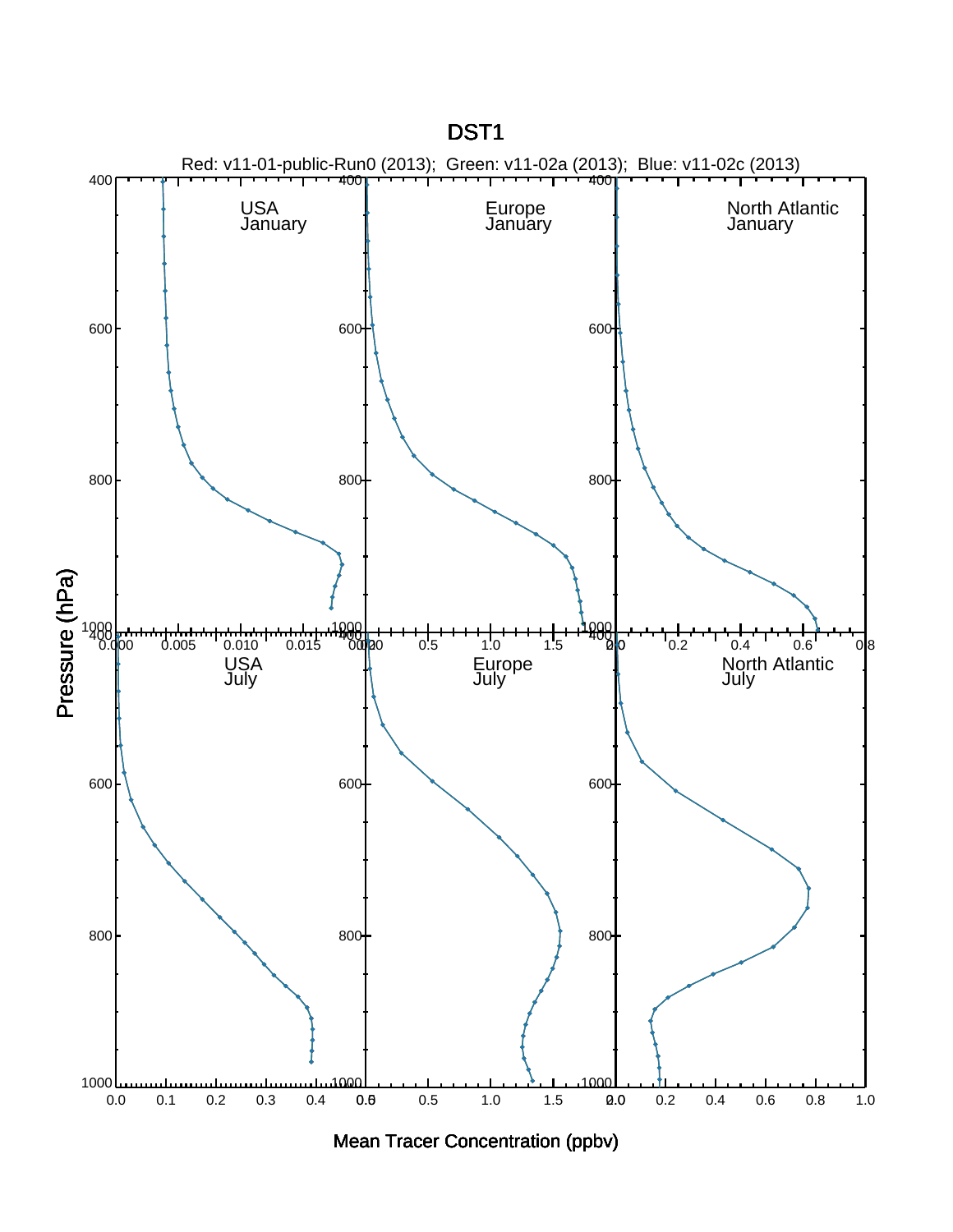



**SALA**